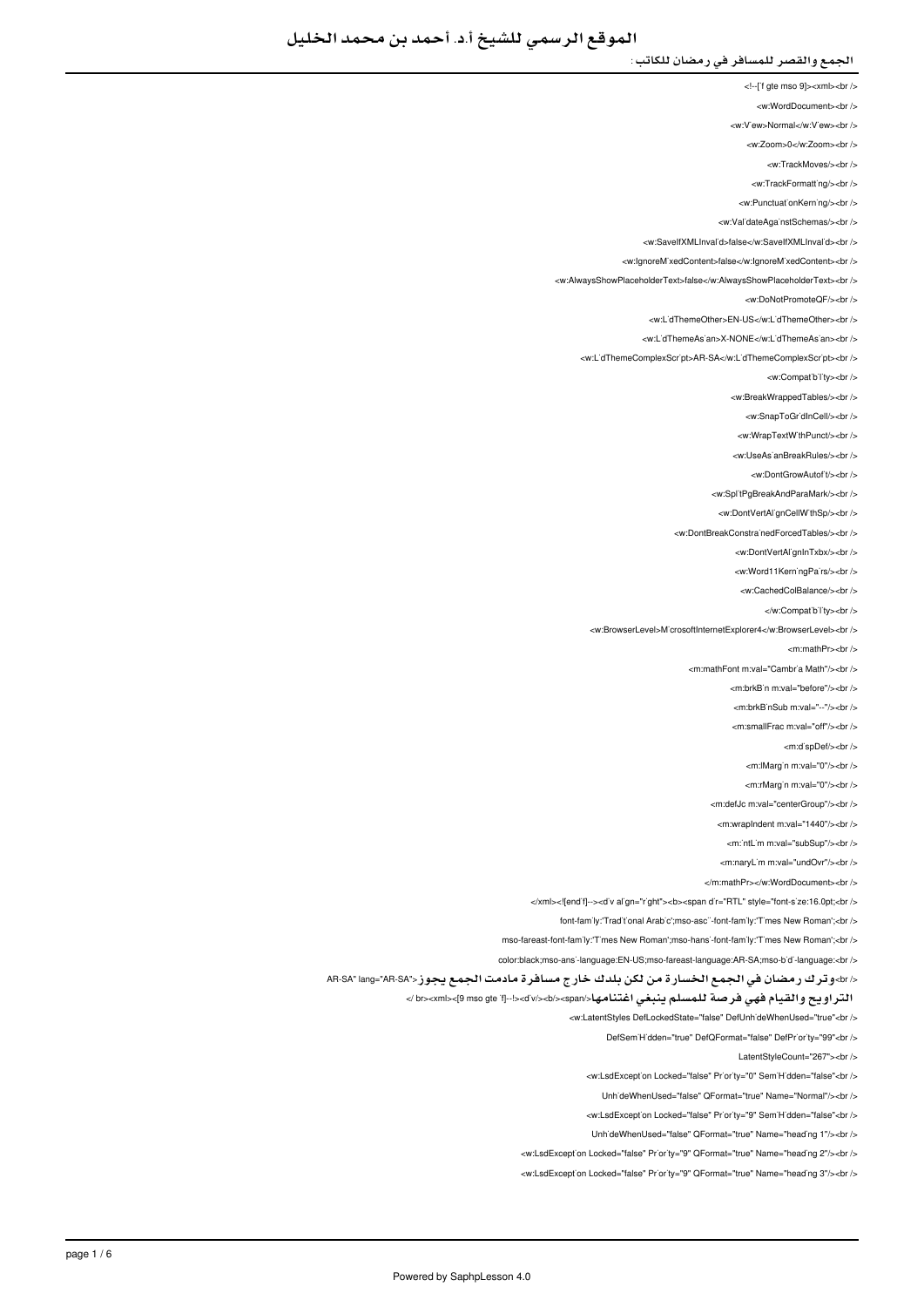<w:LsdException Locked="false" Priority="9" QFormat="true" Name="heading 4"/><br /> <w:LsdException Locked="false" Priority="9" QFormat="true" Name="heading 5"/><br /> </w:LsdException Locked="false" Priority="9" QFormat="true" Name="heading 6"/><br/>>ht </ <w:LsdExcept'on Locked="false" Pr'or'ty="9" QFormat="true" Name="head'ng 7"/><br /> <w:LsdException Locked="false" Priority="9" QFormat="true" Name="heading 8"/><br /> <w:LsdException Locked="false" Priority="9" QEormat="true" Name="beading 9"/><br /> <w:LsdException Locked="false" Priority="39" Name="toc 1"/><br/><ht> <w:LsdException Locked="false" Priority="39" Name="toc 2"/><br/>>htion: <w:LsdException Locked="false" Priority="39" Name="toc.3"/><hr/></ <w:LsdException Locked="false" Priority="39" Name="toc 4"/><br /> <w:LsdException Locked="false" Priority="39" Name="toc 5"/><br/>>htion: <w:LsdException Locked="false" Priority="39" Name="toc 6"/><br /> <w:LsdException Locked="false" Priority="39" Name="toc 7"/><br /> <w:LsdExcept'on Locked="false" Pr'or'ty="39" Name="toc 8"/><br /> <w:LsdException Locked="false" Priority="39" Name="toc 9"/><br /> <w:LsdException Locked="false" Priority="35" QFormat="true" Name="caption"/><br /> <w:LsdException Locked="false" Priority="10" SemiHidden="false"<br /> UnhideWhenUsed="false" QFormat="true" Name="Title"/><br /> <w:LsdExcept'on Locked="false" Pr'or'ty="1" Name="Default Paragraph Font"/><br /> will sdException Locked="false" Priority="11" SemiHidden="false" <ht /s Unh'deWhenUsed="false" QFormat="true" Name="Subt'tle"/><br /> <w:LsdException Locked="false" Priority="22" SemiHidden="false"<br/>chriden Unh'deWhenUsed="false" QFormat="true" Name="Strong"/><br /> <w:LsdException Locked="false" Priority="20" SemiHidden="false"<br/>>htion: Unh'deWhenUsed="false" QFormat="true" Name="Emphas's"/><br /> <w:LsdException Locked="false" Priority="59" SemiHidden="false"<br/>>ht/> UnhideWhenUsed="false" Name="Table Grid"/><br /> <w:l sdException Locked="false" LiphideWhenLised="false" Name="Placeholder Text"/><br /></ <w:LsdException Locked="false" Priority="1" SemiHidden="false"<br/>chriden Unh'deWhenUsed="false" QFormat="true" Name="No Spac'ng"/><br /> <w:LsdException Locked="false" Priority="60" SemiHidden="false"<hr /> UnhideWhenUsed="false" Name="Light Shading"/><br /> <w:LsdException Locked="false" Priority="61" SemiHidden="false"<br/>check UnhideWhenUsed="false" Name="Light List"/><br /> <w:LsdException Locked="false" Priority="62" SemiHidden="false"<br/>chriden Unh'deWhenUsed="false" Name="L'ght Gr'd"/><br /> <w:LsdExcept'on Locked="false" Priority="63" Sem'H'dden="false"<br /> UnhideWhenUsed="false" Name="Medium Shading 1"/><br /> <w:LsdException Locked="false" Priority="64" SemiHidden="false"<br/>kor/> LinhideWhenLised="false" Name="Medium Shading 2"/><hr /> <w:LsdException Locked="false" Priority="65" SemiHidden="false"<br/>chriden LinhideWhenLised="false" Name="Medium List 1"/s<hr /s <w:LsdExcept'on Locked="false" Priority="66" Sem'H'dden="false"<br /> UnhideWhenUsed="false" Name="Medium List 2"/><br /> <w:LsdException Locked="false" Priority="67" SemiHidden="false"<br/>cbr/> UnhideWhenUsed="false" Name="Medium Grid 1"/><br /> <w:LsdException Locked="false" Priority="68" SemiHidden="false"<br/>>ht/> UnhideWhenUsed="false" Name="Medium Grid 2"/><br /> will sdException Locked="false" Priority="69" SemiHidden="false">br / UnhideWhenUsed="false" Name="Medium Grid 3"/><br /> <w:LsdExcept'on Locked="false" Pr'or'ty="70" Sem'H'dden="false"<br /> UnhideWhenUsed="false" Name="Dark List"/><br /> <w:LsdException Locked="false" Priority="71" SemiHidden="false"<br/>chriden UnhideWhenUsed="false" Name="Colorful Shading"/><br /> <w:LsdException Locked="false" Priority="72" SemiHidden="false"<br/>check Unh'deWhenUsed="false" Name="Colorful L'st"/><br /> <w:LsdException Locked="false" Priority="73" SemiHidden="false"<br/>chr/s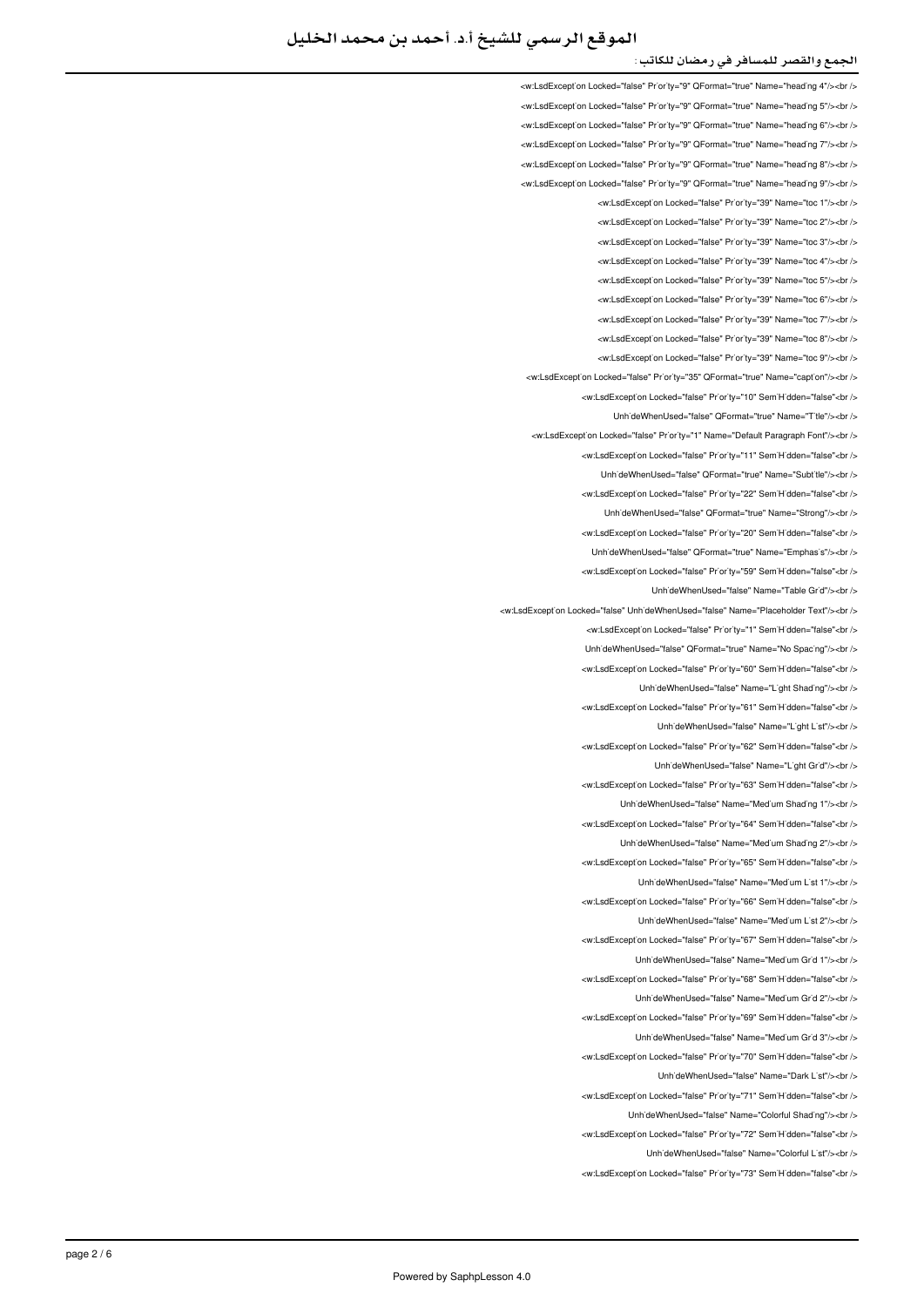UnhideWhenUsed="false" Name="Colorful Grid"/><ht <w:LsdException Locked="false" Priority="60" SemiHidden="false"<br/>child UnhideWhenUsed="false" Name="Light Shading Accent 1"/><br /> <w:LsdException Locked="false" Priority="61" SemiHidden="false"<br/>kor/> UnhideWhenUsed="false" Name="Light List Accent 1"/><br /> <w:LsdException Locked="false" Priority="62" SemiHidden="false"<br/>chri UnhideWhenUsed="false" Name="Light Grid Accent 1"/><br /> <w:LsdExcept'on Locked="false" Priority="63" SemiHidden="false"<br/>>ht /> LinhideWhenLised="false" Name="Medium Shading 1 Accent 1"/s<hr /s <w:LsdException Locked="false" Priority="64" SemiHidden="false"<br /> UnhideWhenUsed="false" Name="Medium Shading 2 Accent 1"/><br/>>br <w:LsdException Locked="false" Priority="65" SemiHidden="false"<br /> UnhideWhenUsed="false" Name="Medium List 1 Accent 1"/><br /> <w:LsdException Locked="false" UnhideWhenUsed="false" Name="Revision"/><br /> <w:LsdExcept'on Locked="false" Pr'or'ty="34" Sem'H'dden="false"<br /> Unh'deWhenUsed="false" QFormat="true" Name="L'st Paragraph"/><br /> <w:LsdException Locked="false" Priority="29" SemiHidden="false"<br/>kor/> Unh'deWhenUsed="false" QFormat="true" Name="Quote"/><br /> <w:LsdException Locked="false" Priority="30" SemiHidden="false"<br /> Linh'deWhenLised="false" OFormat="true" Name="Intense Quote"/>>hr <w:LsdException Locked="false" Priority="66" SemiHidden="false"<br/>>br/> UnhideWhenUsed="false" Name="Medium List 2 Accent 1"/><ht /> <w:LsdException Locked="false" Priority="67" SemiHidden="false"<br/>chi/> UnhideWhenUsed="false" Name="Medium Grid 1 Accent 1"/><br /> <w:LsdException Locked="false" Priority="68" SemiHidden="false"<br/>chi UnhideWhenUsed="false" Name="Medium Grid 2 Accent 1"/><br /> <w:LsdException Locked="false" Priority="69" SemiHidden="false"<br/>>htion </ br></"1 Accent 3 Grid Medium="Name" false="UnhideWhenUsed <w:LsdException Locked="false" Priority="70" SemiHidden="false"<br/>chriden UnhideWhenUsed="false" Name="Dark List Accent 1"/><br /> <w:LsdException Locked="false" Priority="71" SemiHidden="false"<hr /> Unh'deWhenUsed="false" Name="Colorful Shading Accent 1"/><br /> <w:LsdException Locked="false" Priority="72" SemiHidden="false"<br/>>htion: LinhideWhenLised="false" Name="Colorful List Accent 1"/s<hr /s <w:LsdException Locked="false" Priority="73" SemiHidden="false"<br/>chriden UnhideWhenUsed="false" Name="Colorful Grid Accent 1"/><br /> <w:LsdExcept'on Locked="false" Priority="60" Sem'H'dden="false"<br /> UnhideWhenUsed="false" Name="Light Shading Accent 2"/><br /> <w:LsdException Locked="false" Priority="61" SemiHidden="false"<br/>kor/> LinhideWhenLised="false" Name="Light List Accent 2"/><hr /> <w:LsdException Locked="false" Priority="62" SemiHidden="false"<br/>chriden Unh'deWhenUsed="false" Name="L'ght Gr'd Accent 2"/><br /> <w:LsdException Locked="false" Priority="63" SemiHidden="false"<br /> LinhideWhenUsed="false" Name="Medium Shading 1 Accent 2"/><ht /> <w:LsdException Locked="false" Priority="64" SemiHidden="false"<br/>kor/> UnhideWhenUsed="false" Name="Medium Shading 2 Accent 2"/><br /> <w:LsdException Locked="false" Priority="65" SemiHidden="false"<br/>>ht/> Unh'deWhenUsed="false" Name="Med'um L'st 1 Accent 2"/><br /> will sdException Locked="false" Priority="66" SemiHidden="false">br / Unh'deWhenUsed="false" Name="Medium List 2 Accent 2"/><br /> <w:LsdExcept'on Locked="false" Pr'or'ty="67" Sem'H'dden="false"<br /> UnhideWhenUsed="false" Name="Medium Grid 1 Accent 2"/><br /> <w:LsdException Locked="false" Priority="68" SemiHidden="false"<br/>chriden UnhideWhenUsed="false" Name="Medium Grid 2 Accent 2"/><br /> <w:LsdException Locked="false" Priority="69" SemiHidden="false"<br/>check Unh'deWhenUsed="false" Name="Med'um Gr'd 3 Accent 2"/><br /> <w:LsdException Locked="false" Priority="70" SemiHidden="false"<br/>chriden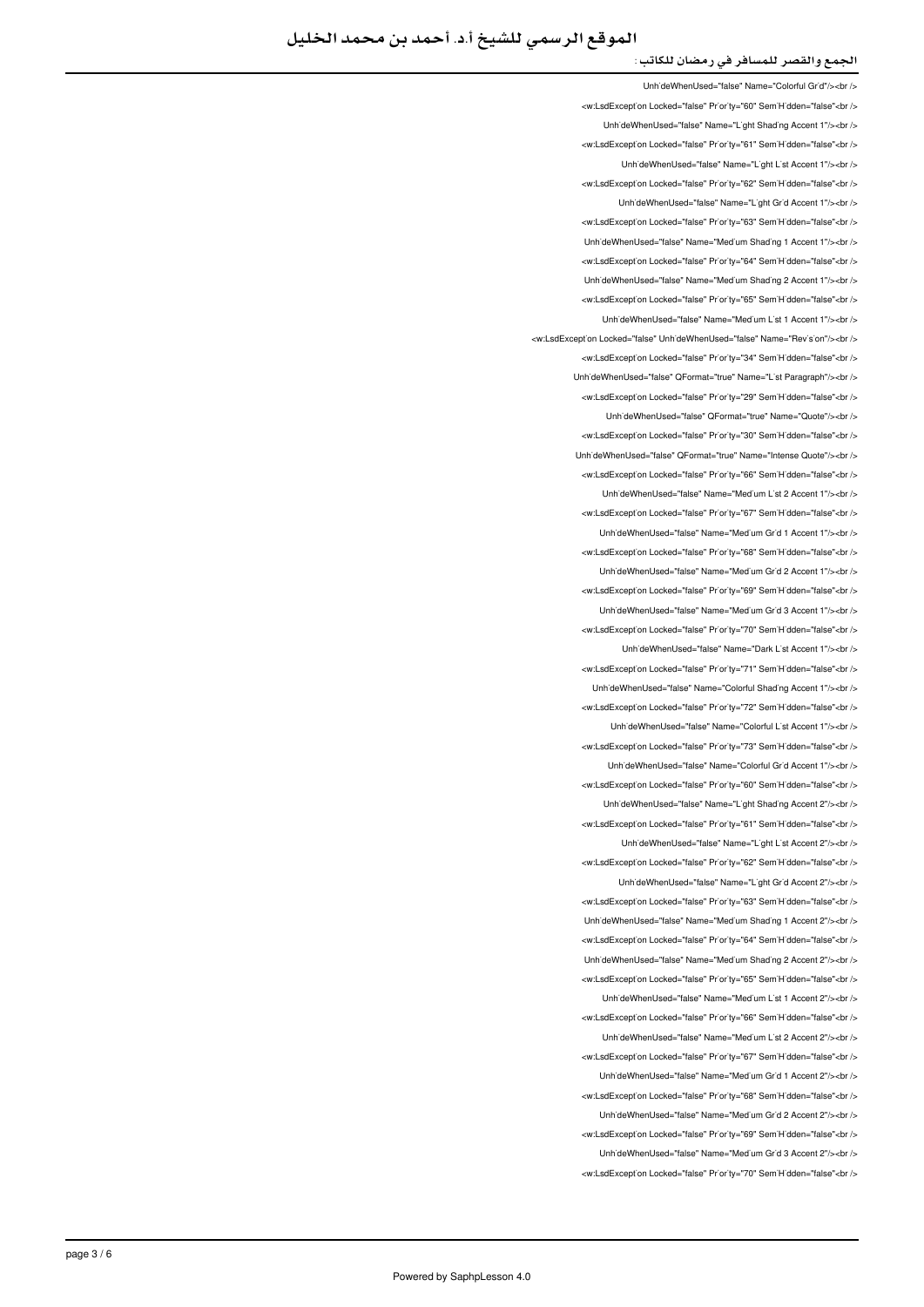Unh'deWhenUsed="false" Name="Dark L'st Accent 2"/><br /> </w:LsdException Locked="false" Priority="71" SemiHidden="false"<br/>chi UnhideWhenUsed="false" Name="Colorful Shading Accent 2"/><br /> <w:LsdException Locked="false" Priority="72" SemiHidden="false"<br/>kor/> UnhideWhenUsed="false" Name="Colorful List Accent 2"/><br /> <w:LsdException Locked="false" Priority="73" SemiHidden="false"<br/>chri LinhideWhenLised="false" Name="Colorful Grid Accent 2"/schr /s <w:LsdException Locked="false" Priority="60" SemiHidden="false"<br/>>htion LinhideWhenLised="false" Name="Light Shading Accent 3"/s<hr /s <w:LsdException Locked="false" Priority="61" SemiHidden="false"<br/>kor/> UnhideWhenUsed="false" Name="Light List Accent 3"/><br /> <w:LsdException Locked="false" Priority="62" SemiHidden="false"<br /> UnhideWhenUsed="false" Name="Light Grid Accent 3"/><ht /> <w:LsdExcept'on Locked="false" Pr'or'ty="63" Sem'H'dden="false"<br /> Unh'deWhenUsed="false" Name="Med'um Shad'ng 1 Accent 3"/><br /> <w:LsdExcept'on Locked="false" Pr'or'ty="64" Sem'H'dden="false"<br /> Unh'deWhenUsed="false" Name="Med'um Shad'ng 2 Accent 3"/><br /> <w:LsdException Locked="false" Priority="65" SemiHidden="false"<br/>>htion: UnhideWhenUsed="false" Name="Medium List 1 Accent 3"/><br /> will sdException Locked="false" Priority="66" SemiHidden="false" chr Unh'deWhenUsed="false" Name="Medium List 2 Accent 3"/><br /> <w:LsdException Locked="false" Priority="67" SemiHidden="false"<br/>chriden Unh'deWhenUsed="false" Name="Med'um Gr'd 1 Accent 3"/><br /> <w:LsdException Locked="false" Priority="68" SemiHidden="false"<br/>>htion: UnhideWhenUsed="false" Name="Medium Grid 2 Accent 3"/><br /> <w:LsdException Locked="false" Priority="69" SemiHidden="false"<br/>>ht/> UnhideWhenUsed="false" Name="Medium Grid 3 Accent 3"/><br /> <w:LsdExcept'on Locked="false" Pr'or'ty="70" Sem'H'dden="false"<br /> LinhideWhenLised="false" Name="Dark List Accent 3"/s<hr /s <w:LsdException Locked="false" Priority="71" SemiHidden="false"<br/>>htion: LinhideWhenUsed="false" Name="Colorful Shading Accent 3"/><hr /> <w:LsdExcept'on Locked="false" Priority="72" Sem'H'dden="false"<br /> Unh'deWhenUsed="false" Name="Colorful L'st Accent 3"/><br /> <w:LsdExcept'on Locked="false" Priority="73" Sem'H'dden="false"<br /> UnhideWhenUsed="false" Name="Colorful Grid Accent 3"/><ht /> <w:LsdException Locked="false" Priority="60" SemiHidden="false"<br/>>htion: Unh'deWhenUsed="false" Name="L'ght Shading Accent 4"/><br /> <w:LsdException Locked="false" Priority="61" SemiHidden="false"<br/>>htion: UnhideWhenUsed="false" Name="Light List Accent 4"/><br /> <w:LsdException Locked="false" Priority="62" SemiHidden="false"<hr /> UnhideWhenUsed="false" Name="Light Grid Accent 4"/><br /> <w:LsdException Locked="false" Priority="63" SemiHidden="false"<br/>>htion: UnhideWhenUsed="false" Name="Medium Shading 1 Accent 4"/><br /> <w:LsdException Locked="false" Priority="64" SemiHidden="false"<br/>chriden Unh'deWhenUsed="false" Name="Med'um Shad'ng 2 Accent 4"/><br /> <w:LsdException Locked="false" Priority="65" SemiHidden="false"<br/>>ht/> UnhideWhenUsed="false" Name="Medium List 1 Accent 4"/><br /> <w:LsdExcept'on Locked="false" Priority="66" Sem'H'dden="false"<br /> LinhideWhenHeed="false" Name="Medium List 2 Accent 4"/schr /s <w:LsdException Locked="false" Priority="67" SemiHidden="false"<br /> UnhideWhenUsed="false" Name="Medium Grid 1 Accent 4"/><br /> <w:LsdException Locked="false" Priority="68" SemiHidden="false"<br/>>ht/> UnhideWhenUsed="false" Name="Medium Grid 2 Accent 4"/><br /> <w:LsdException Locked="false" Priority="69" SemiHidden="false"<br /> LinhideWhenLised="false" Name="Medium Grid 3 Accent 4"/s<hr /s <w:LsdException Locked="false" Priority="70" SemiHidden="false"<br /> UnhideWhenUsed="false" Name="Dark List Accent 4"/><ht />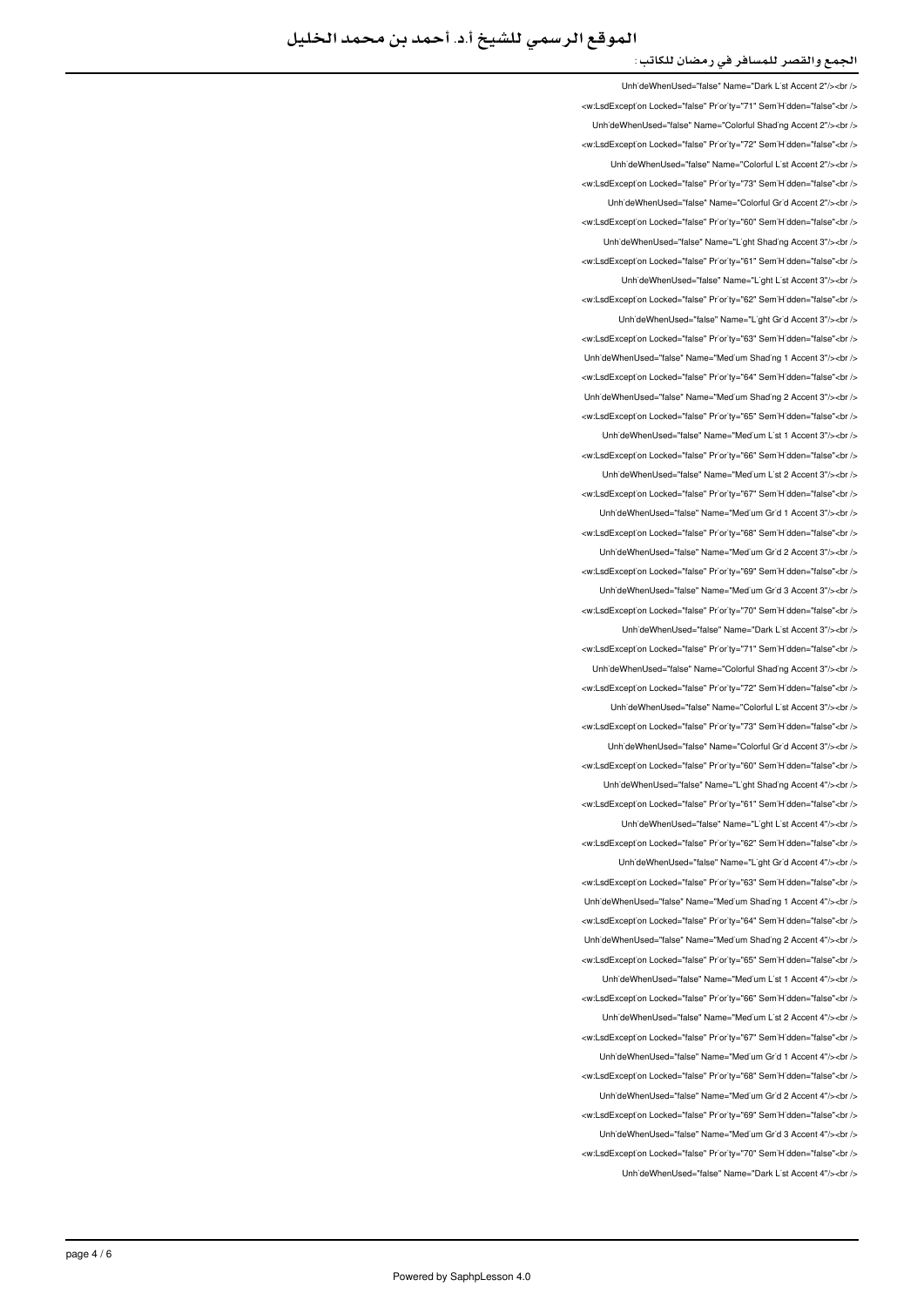<w:LsdException Locked="false" Priority="71" SemiHidden="false"<br /> UnhideWhenUsed="false" Name="Colorful Shading Accent 4"/><br /> <w:LsdException Locked="false" Priority="72" SemiHidden="false"<br/>>ht/> UnhideWhenUsed="false" Name="Colorful List Accent 4"/><br /> <w:LsdExcept'on Locked="false" Priority="73" Sem'H'dden="false"<br /> LinhideWhenLised="false" Name="Colorful Grid Accent 4"/s<hr /s <w:LsdException Locked="false" Priority="60" SemiHidden="false"<br/>chriden Unh'deWhenUsed="false" Name="L'ght Shad'ng Accent 5"/><br /> <w:LsdException Locked="false" Priority="61" SemiHidden="false"<hr /> UnhideWhenUsed="false" Name="Light List Accent 5"/><br /> <w:LsdException Locked="false" Priority="62" SemiHidden="false"<br/>check UnhideWhenUsed="false" Name="Light Grid Accent 5"/><br /> <w:LsdException Locked="false" Priority="63" SemiHidden="false"<br /> Unh'deWhenUsed="false" Name="Med'um Shading 1 Accent 5"/><br /> <w:LsdException Locked="false" Priority="64" SemiHidden="false"<br /> Unh'deWhenUsed="false" Name="Med'um Shad'ng 2 Accent 5"/><br /> <w:LsdExcept'on Locked="false" Pr'or'ty="65" Sem'H'dden="false"<br /> UnhideWhenUsed="false" Name="Medium List 1 Accent 5"/><br /> <w:LsdExcept'on Locked="false" Priority="66" SemiHidden="false"<br/>check LinhideWhenLised="false" Name="Medium List 2 Accent 5"/schr /s <w:LsdException Locked="false" Priority="67" SemiHidden="false"<br /> UnhideWhenUsed="false" Name="Medium Grid 1 Accent 5"/><br /> <w:LsdException Locked="false" Priority="68" SemiHidden="false"<br/>chi/> UnhideWhenUsed="false" Name="Medium Grid 2 Accent 5"/><br /> <w:LsdException Locked="false" Priority="69" SemiHidden="false"<br/>chi UnhideWhenUsed="false" Name="Medium Grid 3 Accent 5"/><br /> <w:LsdException Locked="false" Priority="70" SemiHidden="false"<br/>>htion: LinhideWhenLised="false" Name="Dark List Accent 5"/><hr /> <w:LsdExcept'on Locked="false" Priority="71" Sem'H'dden="false"<hr/> Unh'deWhenUsed="false" Name="Colorful Shading Accent 5"/><br /> <w:LsdException Locked="false" Priority="72" SemiHidden="false"<hr /> Unh'deWhenUsed="false" Name="Colorful L'st Accent 5"/><br /> <w:LsdException Locked="false" Priority="73" SemiHidden="false"<br/>chi LinhideWhenLised="false" Name="Colorful Grid Accent 5"/s<hr /s <w:LsdException Locked="false" Priority="60" SemiHidden="false"<br/>chriden Unh'deWhenUsed="false" Name="L'ght Shading Accent 6"/><br /> <w:LsdExcept'on Locked="false" Priority="61" Sem'H'dden="false"<br /> UnhideWhenUsed="false" Name="Light List Accent 6"/><br /> <w:LsdException Locked="false" Priority="62" SemiHidden="false"<br/>kor/> LinhideWhenUsed="false" Name="Light Grid Accent 6"/><hr /> <w:LsdException Locked="false" Priority="63" SemiHidden="false"<br/>chriden Unh'deWhenUsed="false" Name="Medium Shading 1 Accent 6"/><br /> <w:LsdException Locked="false" Priority="64" SemiHidden="false"<br /> LinhideWhenUsed="false" Name="Medium Shading 2 Accent 6"/><ht /> <w:LsdException Locked="false" Priority="65" SemiHidden="false"<br/>cbr/> UnhideWhenUsed="false" Name="Medium List 1 Accent 6"/><br /> <w:LsdException Locked="false" Priority="66" SemiHidden="false"<br/>>htion: UnhideWhenUsed="false" Name="Medium List 2 Accent 6"/><br /> ∠w:l sdExcention Locked="false" Priority="67" SemiHidden="false"∠hr Unh'deWhenUsed="false" Name="Med'um Gr'd 1 Accent 6"/><br /> <w:LsdExcept'on Locked="false" Pr'or'ty="68" Sem'H'dden="false"<br /> UnhideWhenUsed="false" Name="Medium Grid 2 Accent 6"/><br /> <w:LsdException Locked="false" Priority="69" SemiHidden="false"<br/>chriden UnhideWhenUsed="false" Name="Medium Grid 3 Accent 6"/><br /> <w:LsdException Locked="false" Priority="70" SemiHidden="false"<br/>check UnhideWhenUsed="false" Name="Dark List Accent 6"/><br /> <w:LsdException Locked="false" Priority="71" SemiHidden="false"<br/>>ht/>